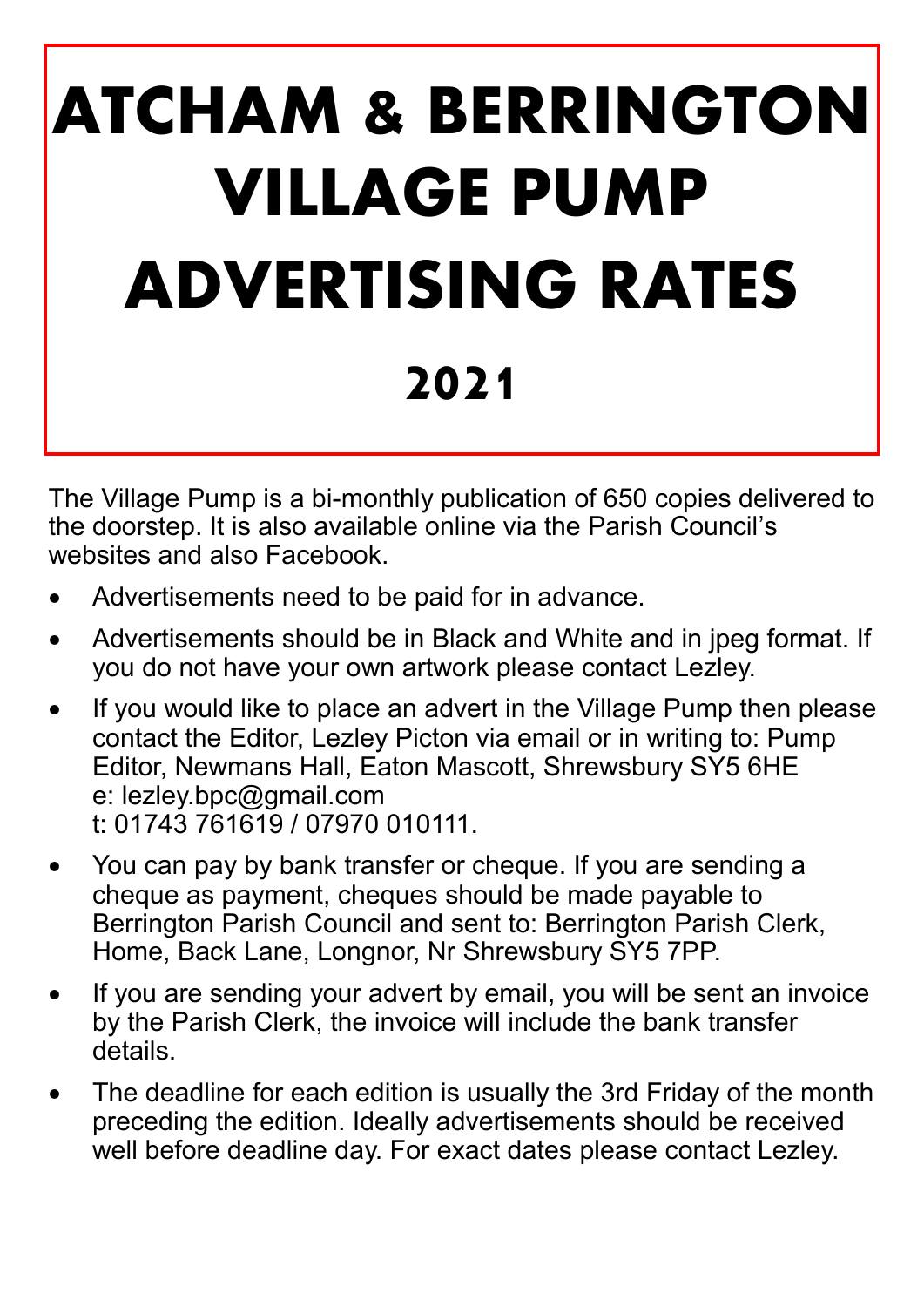## **FULL PAGE ADVERT (A4 PORTRAIT)**

**FULL PAGE: £25 PER EDITION OR £110 PER ANNUM**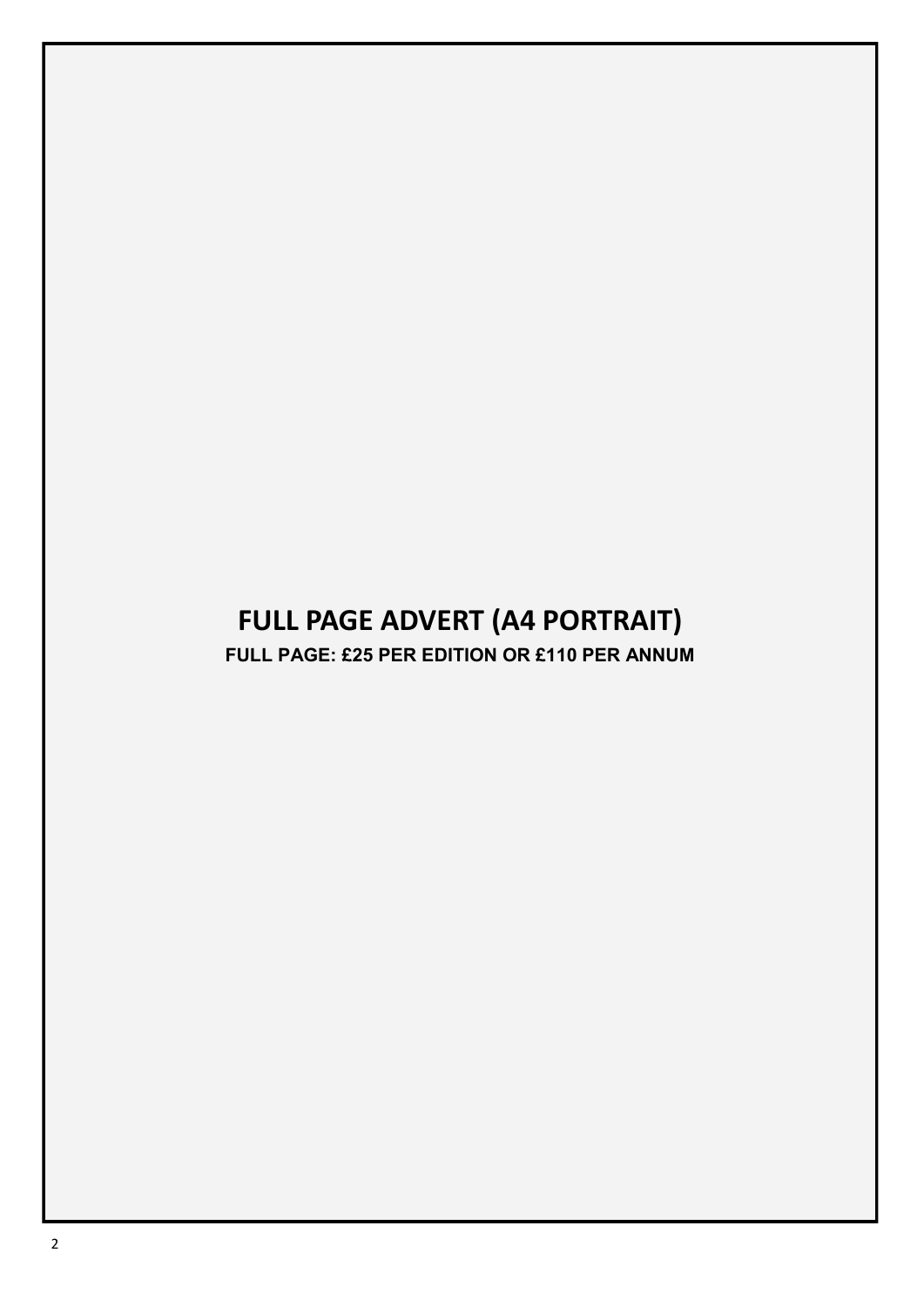### **A5 HALF PAGE LANDSCAPE £12.50 PER EDITION OR £55 PER ANNUM**

## **QUARTER PAGE (LANDSCAPE) £10 PER EDITION OR £45 PER ANNUM**

**1/8 PAGE LANDSCAPE £7.50 PER EDITION OR £30 PER ANNUM**